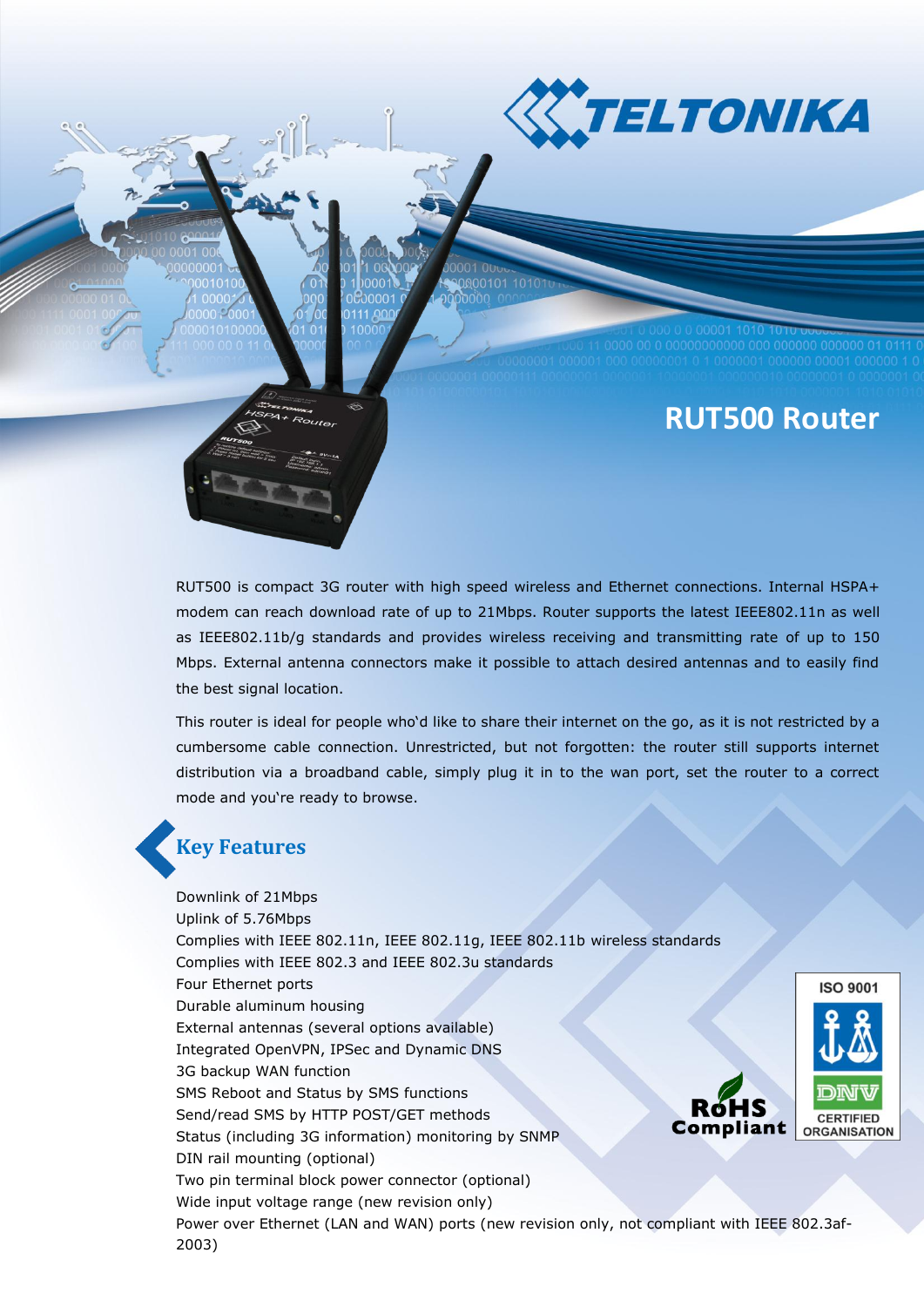

**RUT500 T-5F/21 HSPA+ Router**

**UMTS/GSM specifications**

- 850/900/AWS1700/1900/2100 MHz 850/900/1800/1900 MHz
- 
- 
- 
- 
- 

### **UMTS CONSTRANTS CONSTRANTS**

- 
- HSDPA mode: 21 Mbps (Cat 14) downlink speed <br>Power Class 4 (2 W, 33 dBm) GSM/GPRS 850/900 MHz
- HSUPA mode: 5.76 Mbps (Cat 6) uplink speed Power Class 1 (1 W, 30 dBm) GSM/GPRS 1800/1900 MHz
- UMTS mode: 384 kbps DL/384 kbps UL Power Class E2 (0.5 W, 27 dBm) for EDGE 850/900 MHz
- 3 dBi GSM/UMTS antenna Power Class E2 (0.4 W, 26 dBm) for EDGE 1800/1900 MHz
- Rx diversity antenna connector <br>
GSM: 14.4 kbps DL/14.4 kbps UL
	- GPRS: 107 kbps DL/85.6 kbps UL (class 33)
	- EDGE: 296 kbps DL/236.8 kbps UL (class 33)